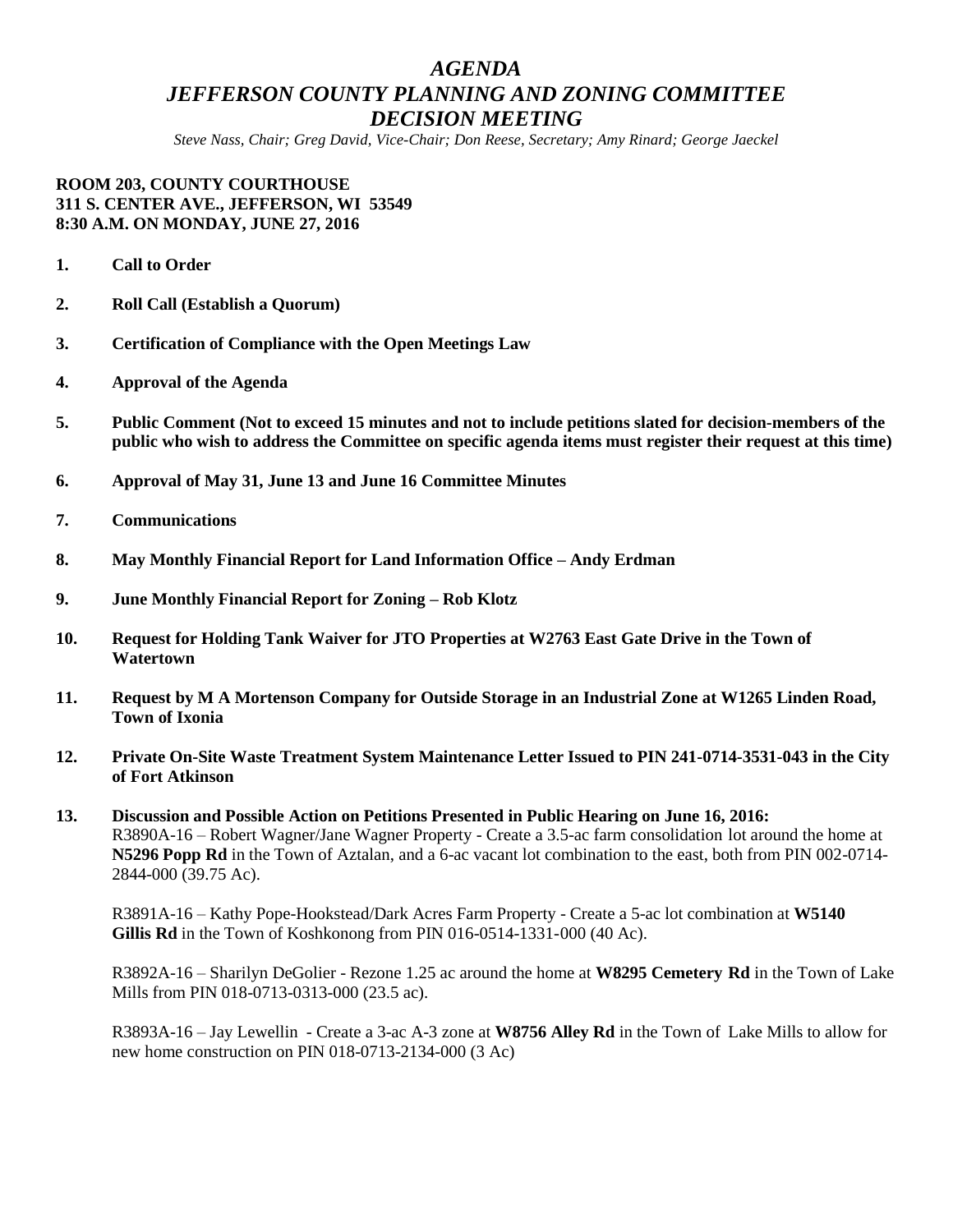R3894A-16 – Steve Saniter/Rachel Raether LE Property - Create a 1-ac building site on **Raether Rd** and PIN 018-0713-0622-000 (32.07 ac) in the Town of Lake Mills.

R3895A-16 – Todd & Leeann Duwe/Duwe Farms LLC Property- Rezone 1 ac of PIN 020-0714-0321-000 (54 Ac) for a new building site near **W5962 Church Rd** in the Town of Milford.

R3896A-16 – Trisha & Erik Miller/Joel & Gayle Medenwaldt Property - Rezone 1.01 ac of PIN 020-0814-3241- 001 (23 Ac) in the Town of Milford at **W6543 Vandre Rd.**

R3897A-16 – Nancy Hook- Create two, 2-ac lots on **US Highway 12** in the Town of Oakland from part of PIN 022-0613-1812-000 (15.81 Ac)

R3898A-16 – Lindsay Jilek/Franz & Vicki Weigand Property - Create a 1.33-ac building site from PIN 028- 0513-0123-000 (39 Ac) in the Town of Sumner on **Schwemmer Rd.**

R3899A-16 – Leo & Lisa Kucek/Ardis Eilenfeldt Trust Property - Rezone 1.68 ac of PIN 002-0714-2032- 000 (35.254 Ac) on **Harvey Rd** for a new residential building site in the Town of Aztalan.

R3900A-16 – Leo & Lisa Kucek/Debbie Reece Trust Property - Negate previous approvals for an A-2 zone (R3658A-13) and an A-3 zone (R3659A-13) on **Harvey Rd** in the Town of Aztalan on PIN 002-0714-2032-002 (1.735 Ac) to allow for new A-3 lot creation.

R3901A-16 – Joel Kleefisch/Donald & Bonnie Lott Property - Rezone to create a 1.5-ac A-2 zone adjacent to **N5983 Hillside Dr** in the Town of Concord from PIN 006-0716- 1914-000 (93.4 Ac)

R3902A-16 – Joel Kleefisch/Donald & Bonnie Lott Property - Rezone to create a 5-ac lot around the home at **N5983 Hillside Dr** and two, 3-ac building sites nearby from PIN 006-0716-1914-000 (93.4 Ac) in the Town of Concord.

R3903A-16 – Jefferson County/Donald & Bonnie Lott Property - Rezone to negate a previous A-3 zone approval, R3664A-13, to allow request for creation of new building sites on PIN 006-0716-1914-000 (93.4 ac) on **Hillside Dr** in the Town of Concord.

R3904A-16 – John & Brenda Soden/Charles Soden Trust Property - Redefine the A-2 zone near **N1730 Kelln Ln** in the Town of Palmyra on PIN 024-0516-1033-000 (39 Ac).

R3905A-16 – John & Brenda Soden/Charles Soden Trust Property - Rezone to create a 1.4-ac lot around the home at **N1730 Kelln Ln** in the Town of Palmyra from PIN 024-0516-1033-000 (39 Ac).

R3906A-16 – John & Brenda Soden/Charles Soden Trust Property - Create an 8.9-ac Natural Resource zone north of **N1730 Kelln Ln** from part of PIN 024-0516-1033-000 (39 Ac) in the Town of Palmyra.

R3907A-16 – Scott & Connie Vinz - Rezone to create a 2-ac lot around the buildings at **N8331 County Rd X** in the Town of Watertown from part of PIN 032-0815-2114-001 (24 Ac).

R3908A-16 – Scott & Connie Vinz - Rezone to create a 2.6-ac Natural Resource zone near **N8331 County Rd X** from part of PIN 032-0815-2114-001 (24 Ac) in the Town of Watertown.

CU1878-16 – Stefanie Preisler & Andrew Idzikowski/Harvey & Sandy Mann Property - Conditional use to continue a kennel operation after change in ownership for up to 40 dogs at **W3379 Ranch Rd** in the Town of Farmington, on PIN 008-0715-1011-001 (16.392 Ac). The property is zoned A-3, Agricultural/Rural Residential.

CU1879-16 – Daniel Rueth - Conditional use for a 2,400 sq foot extensive on-site storage structure, 27 feet in height at **W7510 Koshkonong Lake Rd** in the Town of Koshkonong on PIN 016-0513-2513-001 (10 Ac) in a Residential R-2 zone.